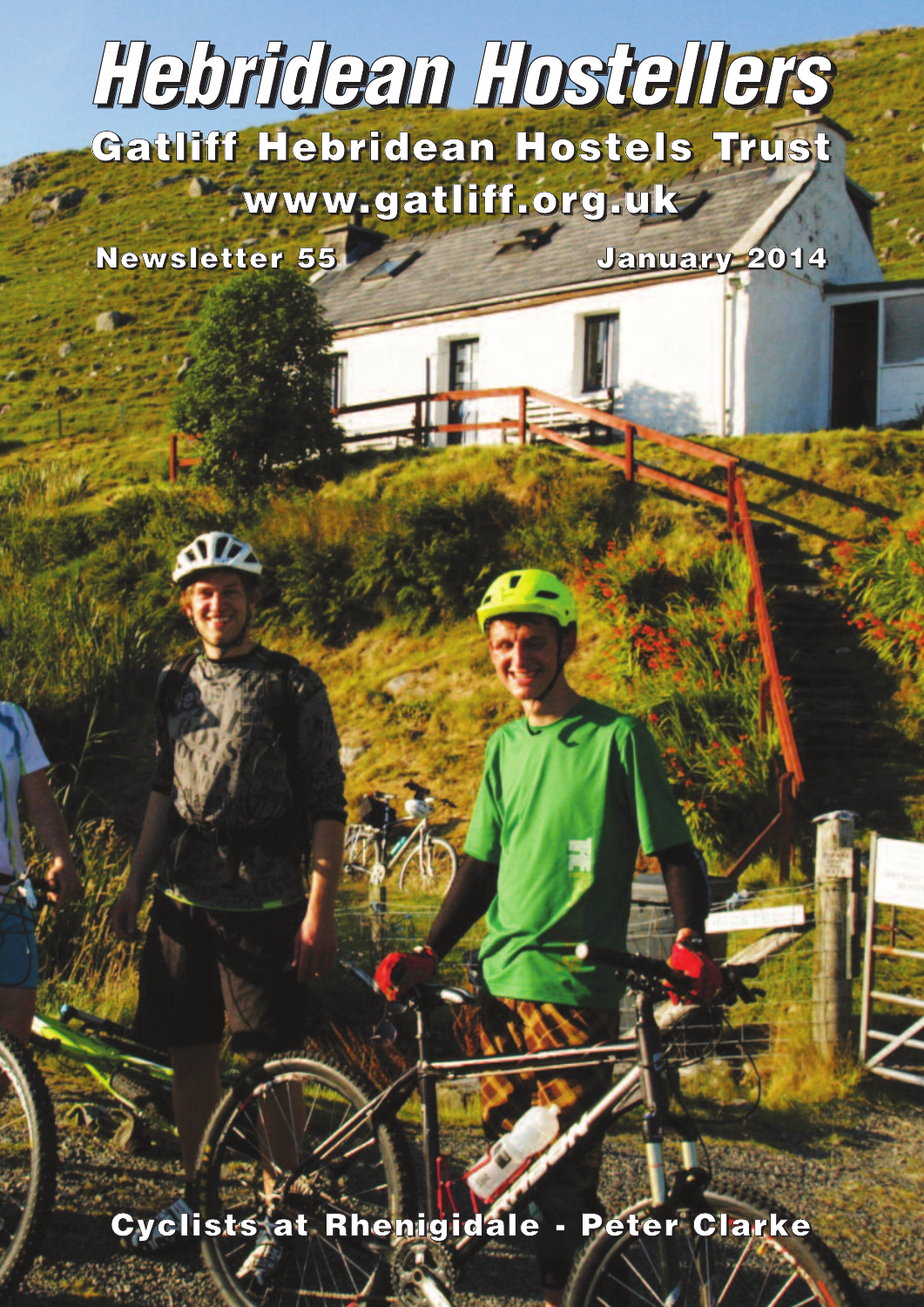# **Three Hostels - Many Happy Memories**

What is the essence of the Gatliff Hebridean Hostels Trust and why do those who are Trustees find it so fulfilling to be involved? The core is that running three Crofters' hostels, in partnership with islanders is a joy. The feedback is great. For example Ruth Gilbert wrote, 'Had an amazing week on the islands. Stayed in Howmore and Rhenigidale hostels. Loved every minute. The hostels were just what I'd hoped for, had everything I needed and the company was great. Would recommend to anyone going there. Hope to be back.'

Thanks to our three wardens (Jackie Macleod, formerly West, at Berneray; Betty MacDonald at Howmore; Kate Langley at Rhenigidale), memorable visits are enjoyed at the hostels. Rhenigidale was recognised by VisitScotland as a Two-Star hostel, a great achievement for Kate and John Joyce's work party team.

Rhenigidale provided the venue for a very comfortable stay I enjoyed in August

2013 and a happy evening in front of the cosy coal-stove. Seven hostellers (two Scots, two Englishmen, two from the USA and a Kiwi) played 'Snap.' Luckily the hostel is far enough away from the nearest house to avoid complaints about the noise!

An equally hilarious evening is reported from Berneray. Hostellers staying one weekend in the summer agreed to visit the Community Association's bric-a-brac sale. Each agreed to spend up to £3 on an item in



*Berneray - Peter Clarke*

the sale and explain to the other hostellers why it was the 'Must Have' item for the hostel. The winner's trophy was a splendid multi-coloured plastic flower. The 'Must Have' item was an electrical screw driver with a built-in torch and spirit level, because the torch could help hostellers find the way back on a dark night and the spirit level would help them judge the steepness of hills.

I visited Howmore just before Christmas. The hills of south Uist were etched with snow. The isles had been lashed by winter gales. Thanks to the fantastic response to our Howmore Appeal, great progress is being made with the improvements. Of the £47,000 required for the project, £22,000 has been raised (including Gift Aid). A new shower has been installed in the thatched cottage. This completes the refurbishment of the historic hostel building giving three cosy, shared sleeping-rooms and facilities. The enlarged kitchen is taking shape as part of the new common room layout. Work has started on a new shower and toilet adjacent to the common room.

Thank you to all who have given so generously. Please consider making a donation in the New Year to help us raise the other £25,000 required for the hostel.

You too could get involved with the Trust, if you wish.

*Peter Clarke - Chairman of the Gatliff Hebridean Hostels Trust*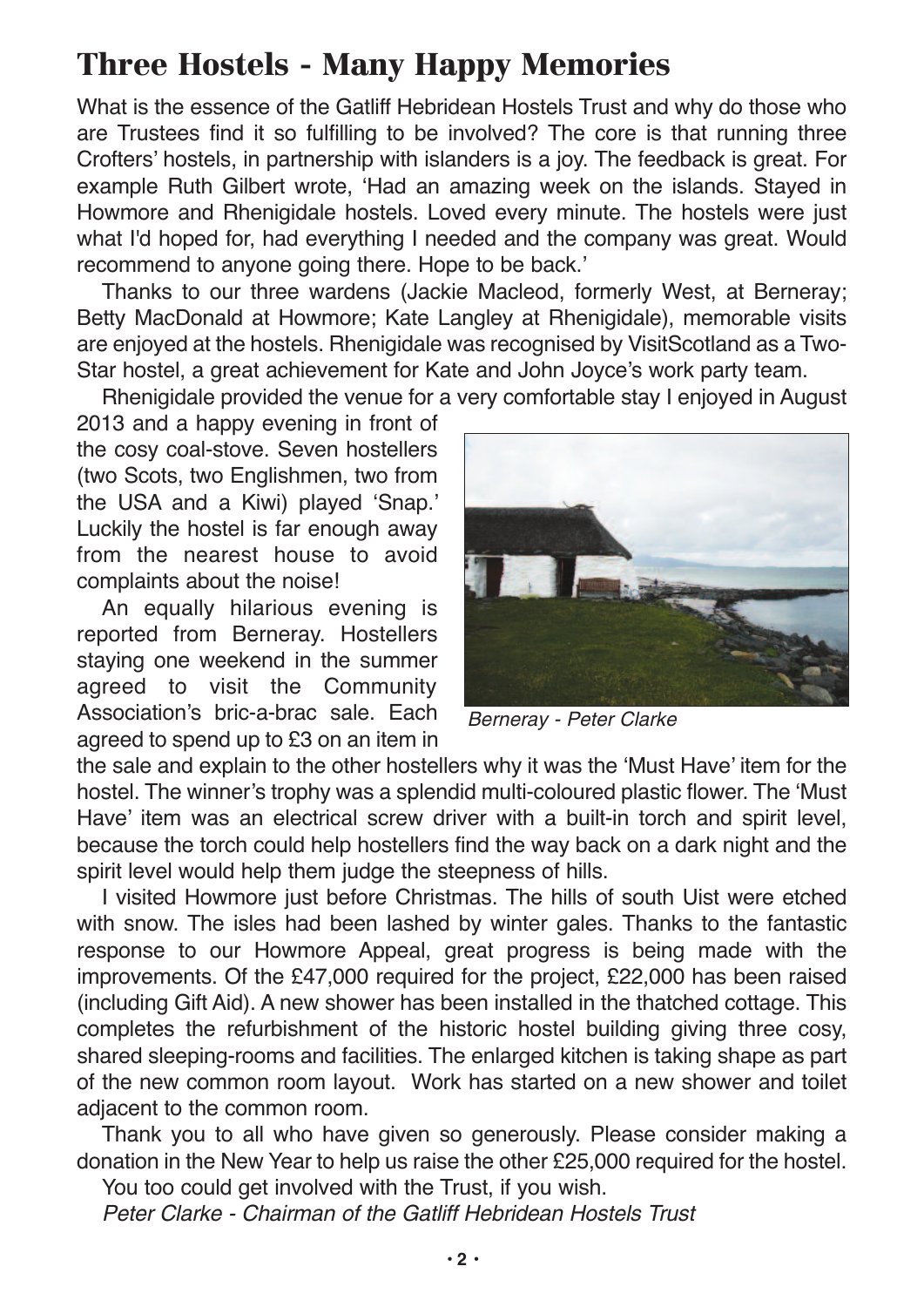## **Transforming Howmore**

The small dormitory in the main building was decommissioned and the kitchen and common room were cleared. The wall between the kitchen and dormitory was demolished and once the other wall was built up the space was developed into the new galley kitchen.

Two stainless steel sink units with twin-lever deck-mixer taps for hot and cold water were fitted along with other stainless-steel food preparation tables. A further work-top was installed around the corner with new electric sockets over and under for kitchen equipment, together with a stainless steel shelf on the wall for a microwave and toaster.

Along the back wall one of the gas hobs was refitted between the stainless steel work tops and the other gas hob remains in situ until both are renewed in the Spring. New lighting has brightened the kitchen space along with a heat sensitive alarm.

Further work is needed on the kitchen and by Easter the hostel should have a well laid out, hygienic kitchen with improved work-surfaces which will be both more practical and easier to use than the existing cramped one. Common room space should increase too.

Along with a new electricity supply much of the electric wiring has been renewed. New pendant lighting is now in the common room area along with a new storage radiator. Other switches and lighting systems in the hall and inside and outside the porch were rewired.

The old immersion heater, water storage tank and plumbing were removed from above the shower room. The shower room and all fixtures were stripped out. This space has been partitioned to create a separate shower room and toilet / wash room. Much of the preparatory construction work has been started, but the new shower and toilet facilities will not be ready until the Spring.

A new more powerful shower was installed in the annexe shower room to provide a hotter and more constant water flow. The driveway from the road has been repaired and extra gravel has been laid down to extend the hard area of track.

Where possible all useful materials from the renovation were reused or set aside and stored. All timber retrieved was sawn up and stored in an outbuilding for hostel use. The site was cleared and all waste materials were removed to the

local council recycling site for processing to minimise any environmental impact.

Thanks are due to everybody who contributed to the Appeal enabling us to carry on with the improvements, and particularly to Eddie Webb, Rob Plaister and Stuart Colley for all their hard work. Anybody interested in helping out in 2014 should contact John Joyce. *Howmore - Peter Clarke*

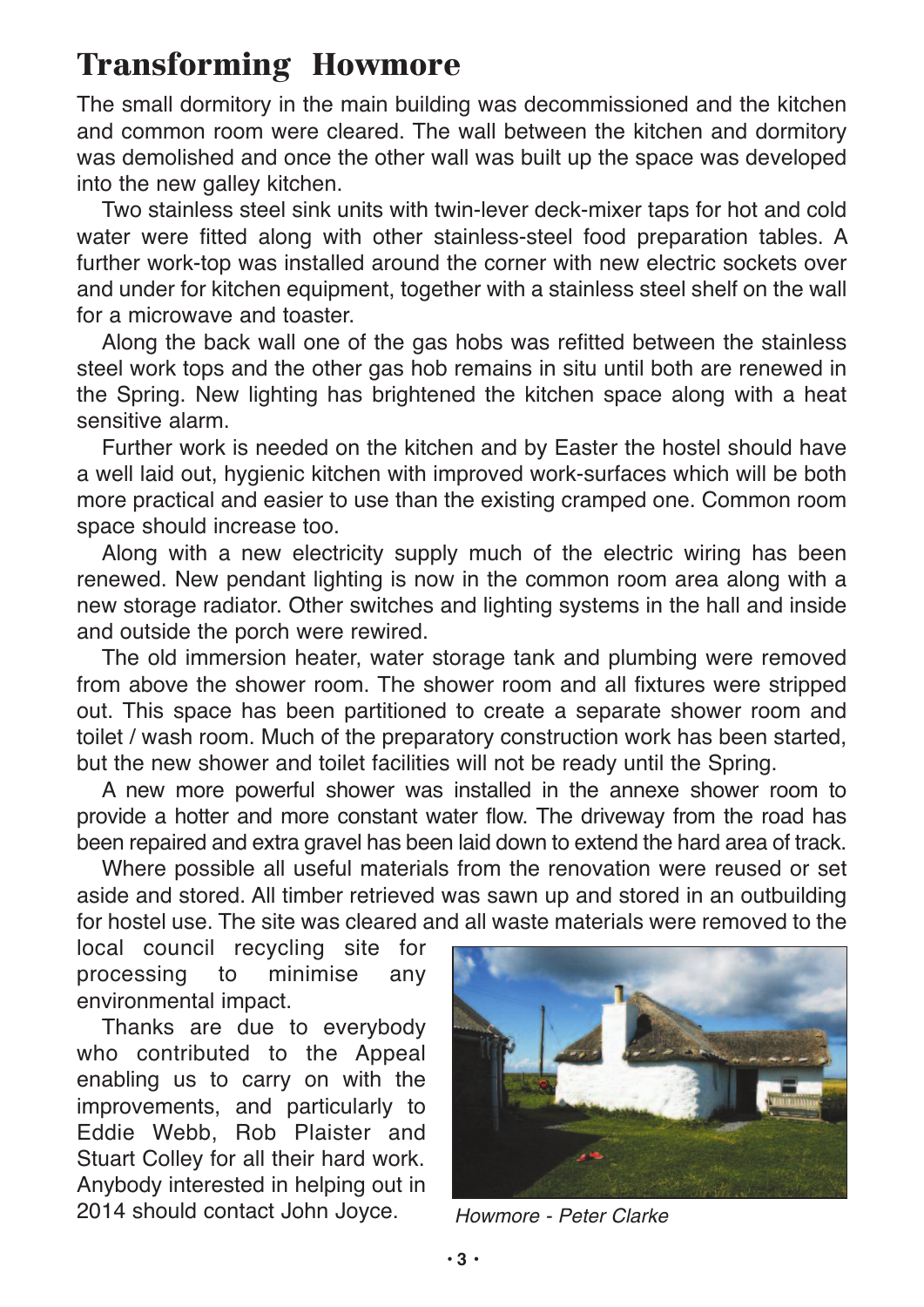# **The Man and His Trust**

**Herbert Gatliff** was born in the 19th Century (21 September 1897) and witnessed some momentous events and changes - in conflicts, politics, society, transport, housing and the sheer inventiveness that characterised the 20th Century. His upbringing in vicarages; schooling at Rugby; higher education at Balliol College, Oxford; military service in the Coldstream Guards; a career in the top levels of the Civil Service - all suggest a conventional Establishment figure. He was far from that.

Even when he irked people, he could never be accused of being a hidebound traditionalist. He was essentially a radical who embraced the liberal concepts of enabling individuals to develop in healthy, fulfilled and aspirational ways. He had been much influenced by the enthusiasms of the Revd H H Symonds, Head of Classics at Rugby, with their emphasis on the enjoyment of, and access to, the **countryside for everyone**, but especially for the young … and young at heart.

Although a family man - married to Lois with two daughters, living in Surrey - he was essentially unconventional, a maverick among the mandarins of Whitehall. His enthusiasms were for activities that involved personal development and exercise, for organisations that preserved and promoted the countryside, for his concept of having **'a passion for landscape'**, and for the fledgling Youth Hostels Association of which he eventually attained the prestigious position of national vice-president. He had a flair for getting things done.

The methods that he used to achieve his ambitions were compelling. He practised the techniques of putting pressure on people and groups by cajoling and wheedling, advising and admonishing, encouraging and congratulating. When, in the 1950s, he felt that the YHA (England & Wales) was 'going soft' he not only expressed himself forcefully, he endeavoured to do something about it. **The Gatliff Trust**, formed in 1961, was his own creation and underpinned the causes for which he cared.

He wanted to provide basic accommodation in remote places that would generate some income to assist the local communities. Small hostels had long appealed to him and a trip to the **Western Isles**, in the company of Sir John Cadbury, fused these interests. Throughout the '50s and '60s he followed the same route and routines annually by travelling across the Highlands and Western Isles in order to reach Iona. Many significant contacts were made and nurtured while on these journeys.

The result, within his lifetime, was the setting up of hostels at Rhenigidale, Howmore, Scarp and Berneray. They needed oversight and maintenance, equipment and publicity. These, as well his various commitments to other organisations and charities, were in the care of the Gatliff Trust which remained his inspiration until ill-health struck him, when 78 years of age. He did not celebrate an 80th birthday - for he died on **19 April 1977**. The Trust continued.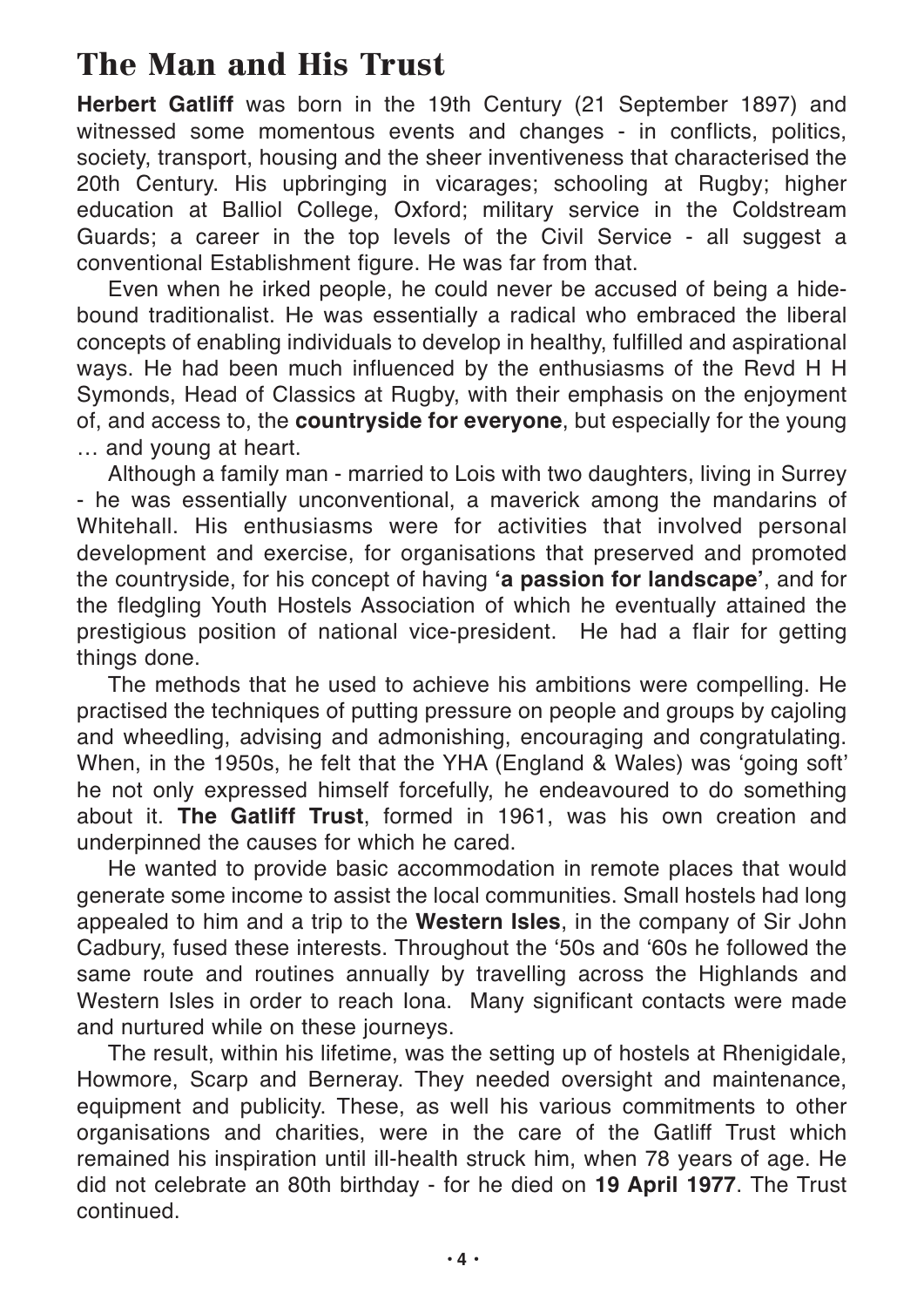## **The Two Trusts**

By eleven years after the death of Herbert Gatliff it had become clear that his hostels were operating successfully, but it was agreed to set up a **separate trust** to be responsible for the day-to-day running of the hostels. Under the Gatliff Trust deed it was very difficult to get new people involved, but this was much easier within the Gatliff Hebridean Hostels Trust founded in 1988.

One reason for this achievement was that the newly-formed **GHHT** incorporated the Hebridean Hostellers Group, which had started in 1984. It has continued to attract those people who regularly visit and appreciate the hostels and has now grown in size to include over 265 individual members. Their generous donations and voluntary efforts are of great benefit to the cause.

The **Gatliff Trust** then focused exclusively on the charitable wishes of its founder. It has endeavoured to support the concept of hostelling, particularly in remote areas; to encourage people, especially the young with limited means, to explore the countryside; to promote and financially assist organisations connected with outdoor activities; to preserve rural values and the welfare of individuals.

Financial awards are made by the trustees, meeting twice a year, who decide on the merits of those charitable bodies applying for assistance. They also try to discover suitable projects or groups whose work fulfils the perceived aspirations of Herbert Gatliff. In the past three years about **30 organisations** have benefited either by way of general support or the underwriting of specific projects.

Breinton Church, Shropshire; Croydon Outdoor Pursuits and Social Events Club (COPSE); the Friends of the Bodleian Library are causes closely connected with Gatliff himself. Various **amenity groups**, such as the Campaign to Protect Rural England, the Council for National Parks, Historic Chapels and National Churches Trusts, Open Spaces Society, Ramblers Association and the Woodland Trust.

More of a **Scottish connection** appears in the awards made to the John Muir Trust, the National Trust for Scotland, the Scottish Churches Trust and the Scottish Council for National Parks. Specific projects include those of the Corsham Church Lads and Girls Brigade Camp, Gordon Rural Action, the Scottish Seabird Centre, Scotways Heritage Paths Project and the Wide Horizons Outdoor Education Trust.

The YHA Small Hostels Fund, the Skiddaw House Foundation, the Elenydd Wilderness Hostels Trust and the Glen Affric Youth Hostel have **received funding**. The GAMA (Gatliff /Angus MacLeod Archive) Award provided finance for three students whose research was published by the Islands Book Trust. Contributions have been made for aspects of the work of its sister trust, the GHHT.

One group whose work is monitored and supported on a regular basis is the **Postellers** YHA group, a youth movement of the YHA (England & Wales), founded in 1968. It provides the opportunities of adventurous escapes for young people, particularly for those from in and around London, and a range of activities associated with outdoor interests. Some 70 regularly take part.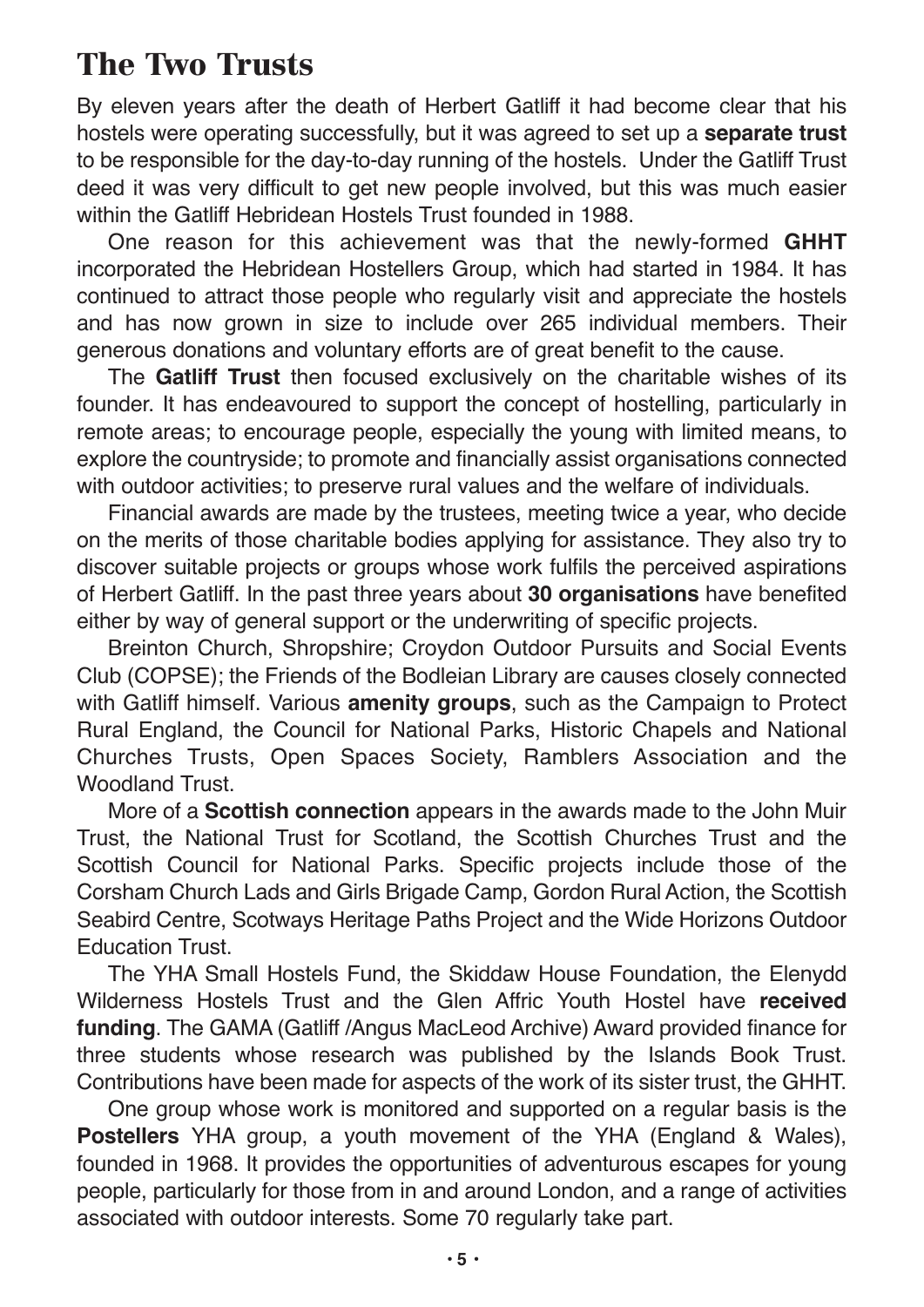# **The Trusts' Website**

Nothing stands still in **website** technology and there has been a number of significant changes to www.gatliff.org.uk in recent months. The Howmore Appeal has taken centre-stage together with full information (including questions and answers) about visiting the hostels. Comprehensive information on each of the hostels, suggestions on how to get the best out of visiting them, together with a wide range of landscape, historical and cultural information are available on the site. Your responses to both the hostels and the website which promotes them will be appreciated.

# **Access for Otters**

It is now over 15 years since the unofficial opening of the **Berneray Causeway** and the ending of the short-lived vehicle ferry to the island. It was appropriate that the Prince of Wales performed the official ceremony on 8 April 1999 for he had spent time on Berneray learning crofting techniques. The £6 million project is 951 yards long and begins at Otternish in North Uist. As part of the endeavour to promote wildlife, it includes barriers to keep out rabbits and culverts to allow access for otters.

# **The Rhenigidale Road**

The population of Rhenigidale had, during the 1920s, numbered one hundred. A decline set in. The creation of the hostel in 1962 did not stem this trend, but it raised awareness. When the Schools Hebridean Society camped in the village in 1974, one of its projects was to survey a route from the direction of Maaruig. Things were happening and the EEC put aside £500,000 for the fivemile road. Work was interrupted, but eventually a Land Rover track was created and, then, in 1989 **the metalled road**. By that time the number of residents had fallen to eleven. The current increased count of 20 includes five children of school-age.

# **1250 Years On and Still Counting**

We do not know when the first chapel was built at Howmore, but a stone slab incised with an outlined cross suggests a Christian presence since before the 9th Century. So, perhaps, **ecclesiastical interests** have been evident here in this complex of sites for 1250 years - with Dugall's Chapel, a tiny building of the Irish type; St Mary's Church, the parish church; St Dermot's and Clan Ranald Chapel, all ruined. To complicate matters, the staunchly Roman Catholic traditions of South Uist were not followed in the Howmore of the mid-19th Century. The Protestant Church of Scotland built its parish church there in 1858. It has been regarded as a landmark by sailors off the west coast and is often visited for its rare feature of a central communion table.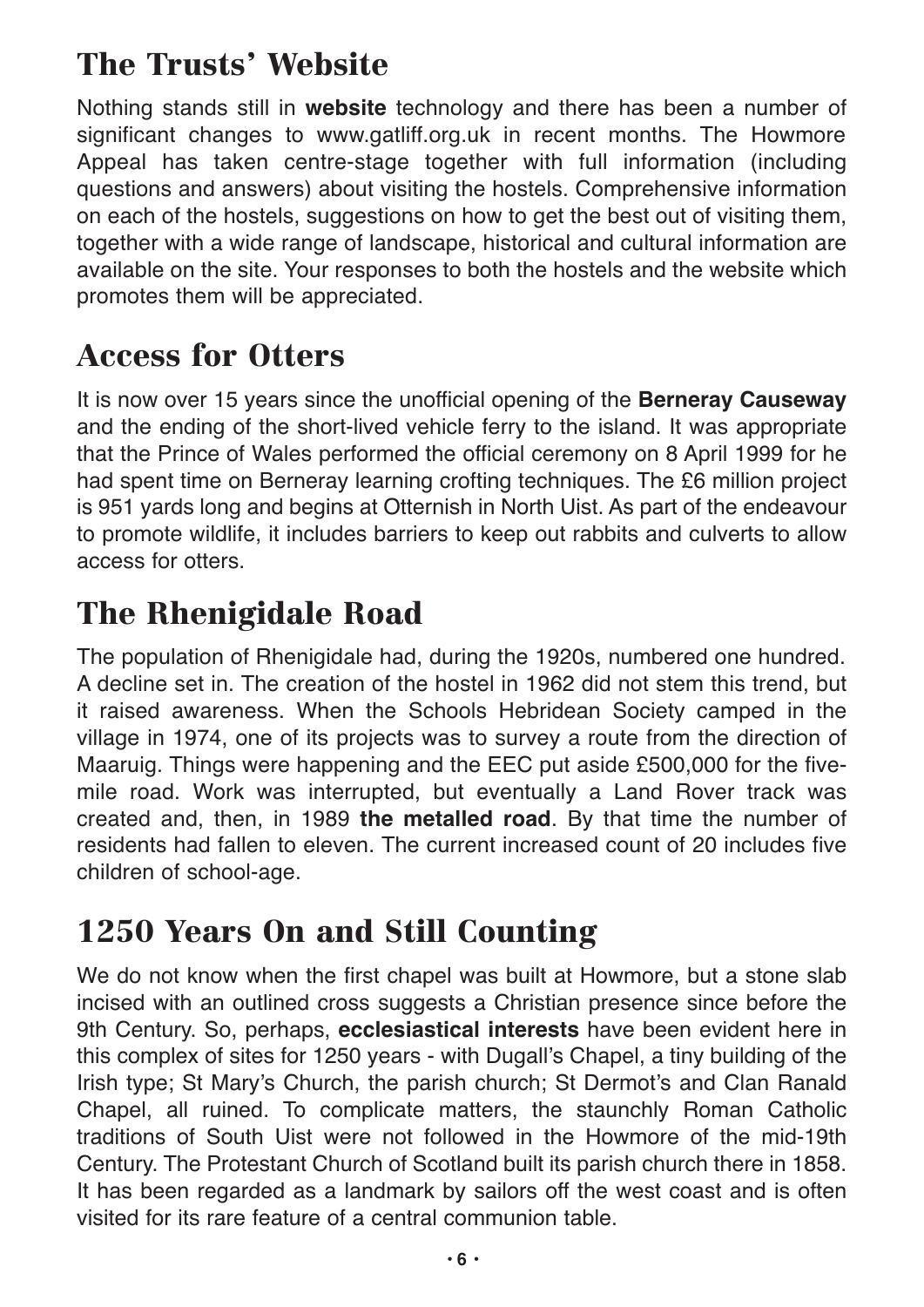# **Come North … or South**

The next meeting of the Gatliff Hebridean Hostels Trust will be at **Berwickupon-Tweed** on Saturday 22 February. Coffee will be served from 10.00 and there will be a Members' Forum during the morning. Please let us know if you are coming and are able to join us for lunch. Berwick is a fine place for a weekend visit. It has been an English town since 1482 and will assume more significance were Scotland to vote for independence in the forthcoming Referendum. House-prices will apparently soar in this case - for it will revert to its traditional role as a real border-town.

## **From Harris With Love**

In the Autumn of 2013 BBC Alba screened *Chi m'in Tir - From Harris With Love* and chronicled over eight months the activities of several North Harris residents. There was sheep-searching and shearing, eagle-spotting, a fishing competition, preparing for the Mod, taking visitors to St Kilda, and walking on the beach at Luskentyre. One of the lives featured was that of **Kate Langley** - with her home and family-life in Rhenigidale, her hobby of singing in a Gaelic choir and her work of managing the Tarbert Community Centre as well as the wardening of our hostel.

## **Getting to Howmore and Berneray**

There is a revived opportunity to make Lochboisdale, South Uist, a destination port from a different direction, at least until Tuesday 1 April. CalMac is trialling its service from **Mallaig**, passing but not calling at the Small Isles. Do some planning, remembering that it's sailing on Tuesdays and Saturdays only, to use that new fine road from Fort William or the outstanding rail journey, taking in Rannoch Moor and the Glenfinnan Viaduct. It is possible to take advantage of the connecting bus services from Lochboisdale to Howmore and Berneray. What a way to go!

# **Within Living Memory**

The group of people with first-hand memories of the Second World War is beginning to decline in number. However, there will be individuals around still able to recall the **Berneray Airfield**. They are needed - for the Airfields of Britain Conservation Trust has recorded on its website that the facility, apparently used by the RAF and civilians, was on 'open land' and yet with a 'location unknown'. Perhaps this is a case for latter-day archaeologists able to detect the tell-tale signs of a piece of land once maintained with the foundations of an operating tower. Keep looking when exploring Berneray.